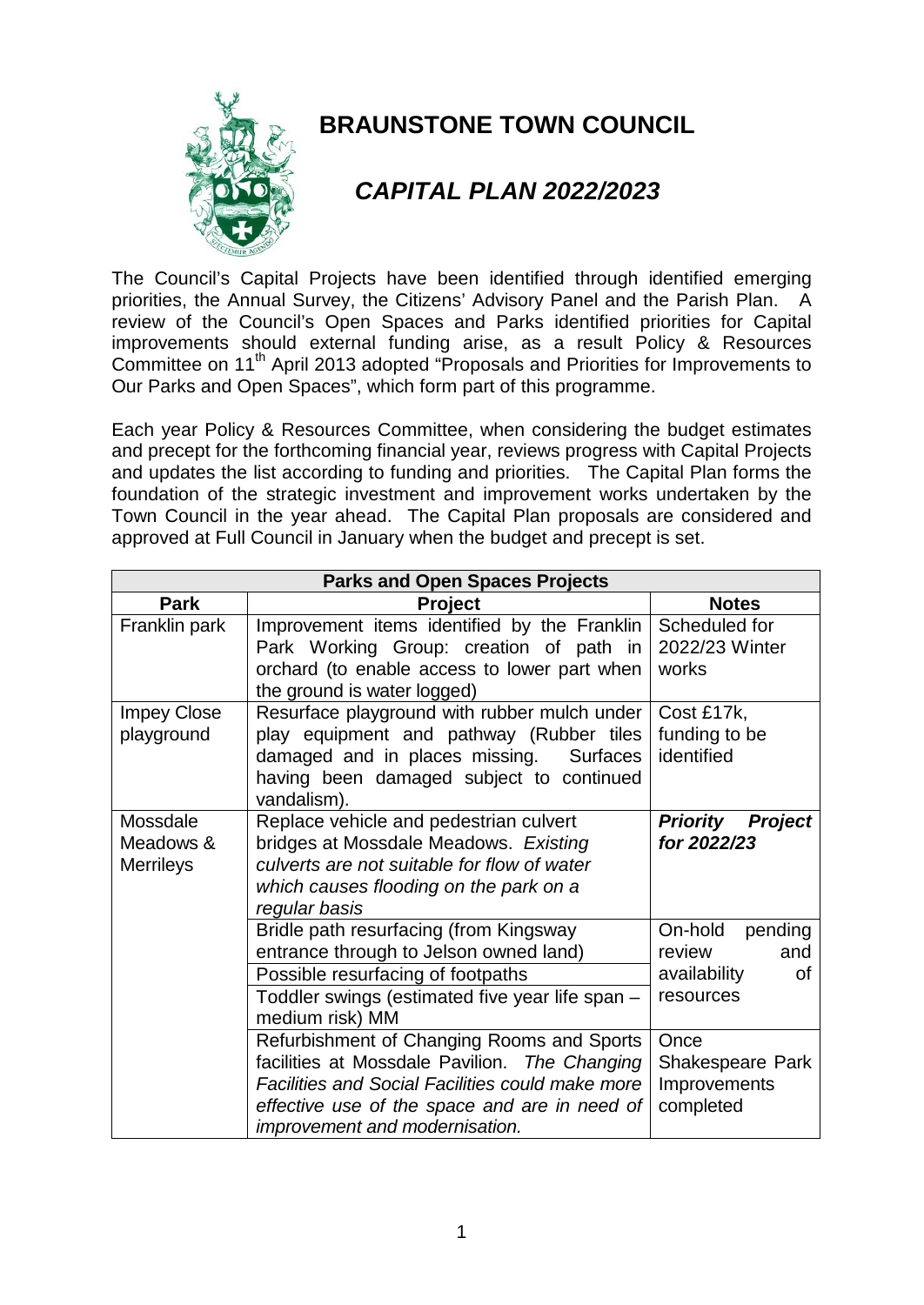| <b>Parks and Open Spaces Projects (continued)</b> |                                                                                                                                                                                                                                                                                                                                                                                                                                     |                                                                                                                                                                   |
|---------------------------------------------------|-------------------------------------------------------------------------------------------------------------------------------------------------------------------------------------------------------------------------------------------------------------------------------------------------------------------------------------------------------------------------------------------------------------------------------------|-------------------------------------------------------------------------------------------------------------------------------------------------------------------|
| <b>Park</b>                                       | <b>Project</b>                                                                                                                                                                                                                                                                                                                                                                                                                      | <b>Notes</b>                                                                                                                                                      |
| Mossdale<br>Meadows &<br><b>Merrileys</b>         | Roof Insulation at Mossdale Depot and Sports<br>Changing Rooms.<br>There is currently no<br>central heating at the premises, with electric<br>heaters for the staff room at the Depot. The<br>building is not energy efficient and needs to<br>be both in the short and long term to reduce<br>energy use and costs.                                                                                                                | Once<br>Shakespeare Park<br>Improvements<br>completed                                                                                                             |
|                                                   | Installation of bio-fuel<br>boiler at<br>Mossdale<br>Pavilion for heating the Sports Facilities and<br>There is no heating at the<br>Parks Depot.<br>There are electric heaters for the<br>premises.<br>staff room at the Depot, which are inefficient<br>and a higher risk for fire. The Town Council<br>has to pay at the Waste Disposal site to tip<br>hedge and tree cuttings, which could be reused<br>to fuel heating system. | <b>Await Carbon</b><br>Audit                                                                                                                                      |
| Shakespeare<br>Park                               | Additional balance in play area (2-5 or $5 - 12$<br>age group)<br>Additional Spinning Equipment in play area (2-<br>5 year or $5 - 12$ year age group) including<br>installation                                                                                                                                                                                                                                                    | Part of<br>Shakespeare<br>Park Improvement<br>and Development<br>Project, Priority<br><b>Project</b><br>underway and<br>scheduled for<br>completion in<br>2022/23 |
|                                                   | Safety Surface installed at toddler area<br>Additional seat in play area<br>Improvements to the entrance to the park area<br>(access from the car park to the park)<br>Safety Surface in play area                                                                                                                                                                                                                                  | <b>Priority Project</b><br>underway and<br>scheduled for<br>completion in<br>2022/23 (see<br>above)                                                               |
| <b>All Parks</b>                                  | Purchase of a wood chipper. To enable the<br>installation of a bio-fuel boiler at Mossdale<br>Depot and Sports Changing Rooms.<br>To<br>reduce waste and waste tipping costs to tip<br>hedge and tree cuttings, which could be reused<br>to fuel heating system in pavilion. Chippings<br>can also be used to make natural pathways.                                                                                                | To be scheduled.<br><b>Business Case to</b><br>be submitted for<br>consideration by<br>Policy &<br><b>Resources</b><br>Committee.                                 |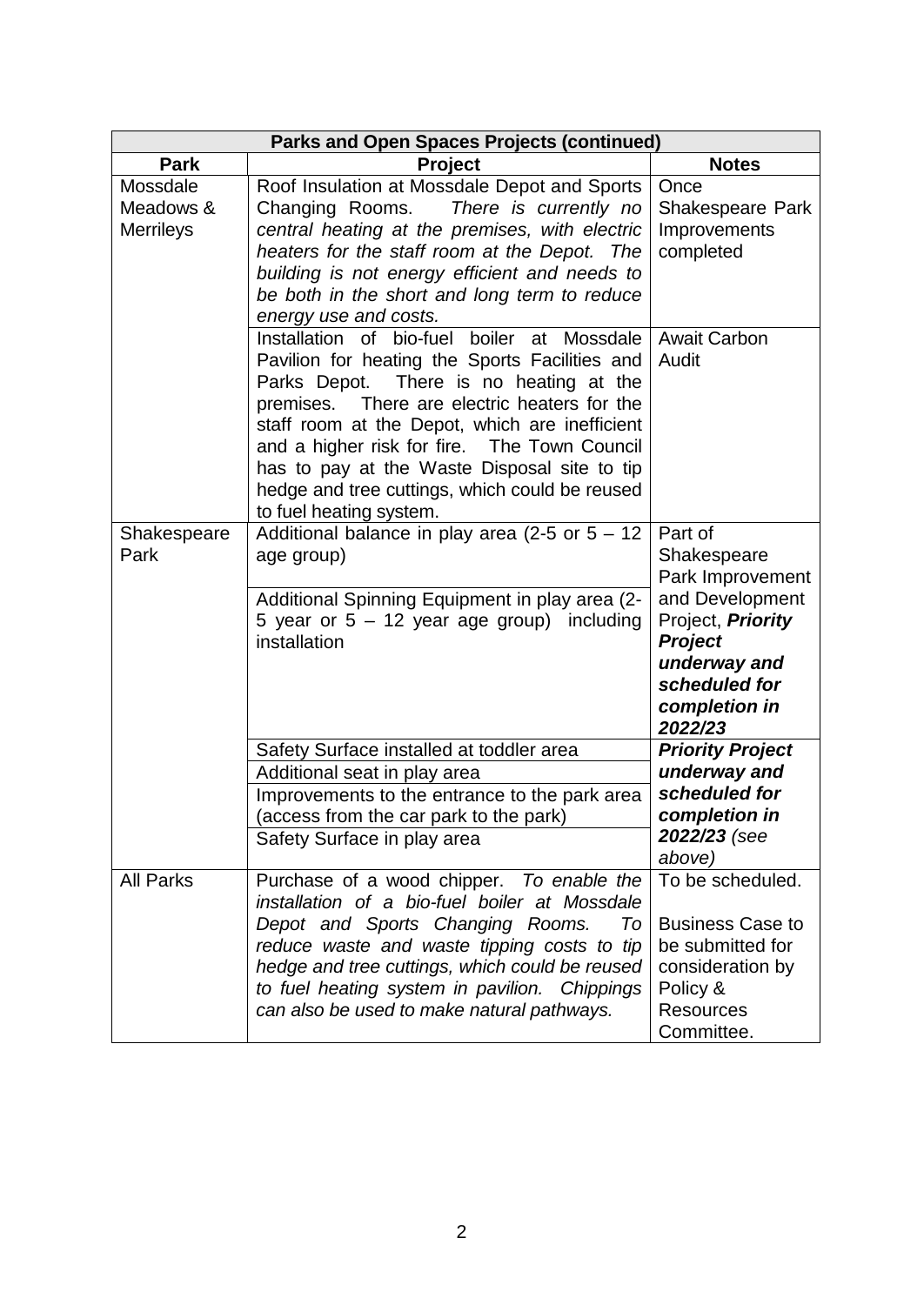|                 | <b>Community Centres Projects</b>                                                                                                                                                                                                                                                                                                                  |                                                                                                                            |
|-----------------|----------------------------------------------------------------------------------------------------------------------------------------------------------------------------------------------------------------------------------------------------------------------------------------------------------------------------------------------------|----------------------------------------------------------------------------------------------------------------------------|
| <b>Building</b> | <b>Project</b>                                                                                                                                                                                                                                                                                                                                     | <b>Notes</b>                                                                                                               |
| Civic<br>Centre | Refurbishment of both sets of Toilets including<br>exploring the provision of a Changing Places<br>Toilet. The current toilets are approximately 20<br>The refurbishment of the toilets<br>years old.<br>provided an opportunity to ensure that the Civic<br>Centre toilet facilities are fully accessible.                                        | <b>Priority Project</b><br>for 2022/23                                                                                     |
|                 | Refurbishment of the Civic Centre Bar, Kitchen<br>and Store Facilities (To enable the expansion of<br>the facility to provide a café service during the day<br>and additional lunches and meals, utilising the<br>space more effectively and providing a wider<br>community social space).                                                         | <b>Priority Project</b><br>for 2022/23                                                                                     |
|                 | Civic Centre Roof Refurbishment; Council<br>Chamber side. The roof on the Council Chamber<br>and Fosse Room is leaking and has received<br>several patches. Advice is that the roof has<br>passed its life expectancy and will<br>need<br>refurbishing in the short term.                                                                          | <b>Schedule 2022/23</b><br><b>Fundamental to</b><br>building integrity                                                     |
|                 | Replacement of Civic Centre Windows.<br>The<br>windows are over 20 years old and do not meet<br>modern insulation standards. Some are unsafe to<br>open.                                                                                                                                                                                           | Schedule 2022/23<br>Health & Safety<br>can't be<br>maintained                                                              |
|                 | Replacement of Civic Centre foyer skylight and<br>corridor frame and windows. Both the foyer<br>skylight and the corridor and windows are over 25<br>years old and do not meet modern insulation<br>standards.                                                                                                                                     |                                                                                                                            |
|                 | Civic Centre radiator replacement and review of<br>location. Some areas of the building are well<br>provided for with radiators and are hot, while other<br>areas of the building have limited radiators and are<br>cold.                                                                                                                          |                                                                                                                            |
|                 | Council Chamber internal refurbishment:<br><b>Heating/Air Conditioning</b><br>Mood Lighting<br>Audio / Visual Equipment, including sound and<br>loop system and fixed projector. The facilities are<br>in need of modernisation for users and hirers: the<br>used for meetings, consultations,<br>room is<br>seminars, training and social events. | On-hold<br>pending<br>review<br>and<br>availability<br>0f<br>resources<br>Await<br>Carbon<br>Audit and<br>obtain<br>quotes |
|                 | Refurbish/Replace Fire Doors in Civic Centre<br>(except Millfield Hall). Some doors and frames are<br>rotten and doors stick when the frames swell in<br>Potential to hinder exit in an<br>the damp.<br>emergency.                                                                                                                                 | Currently<br>scheduled for<br>2022/23 pending<br>resources                                                                 |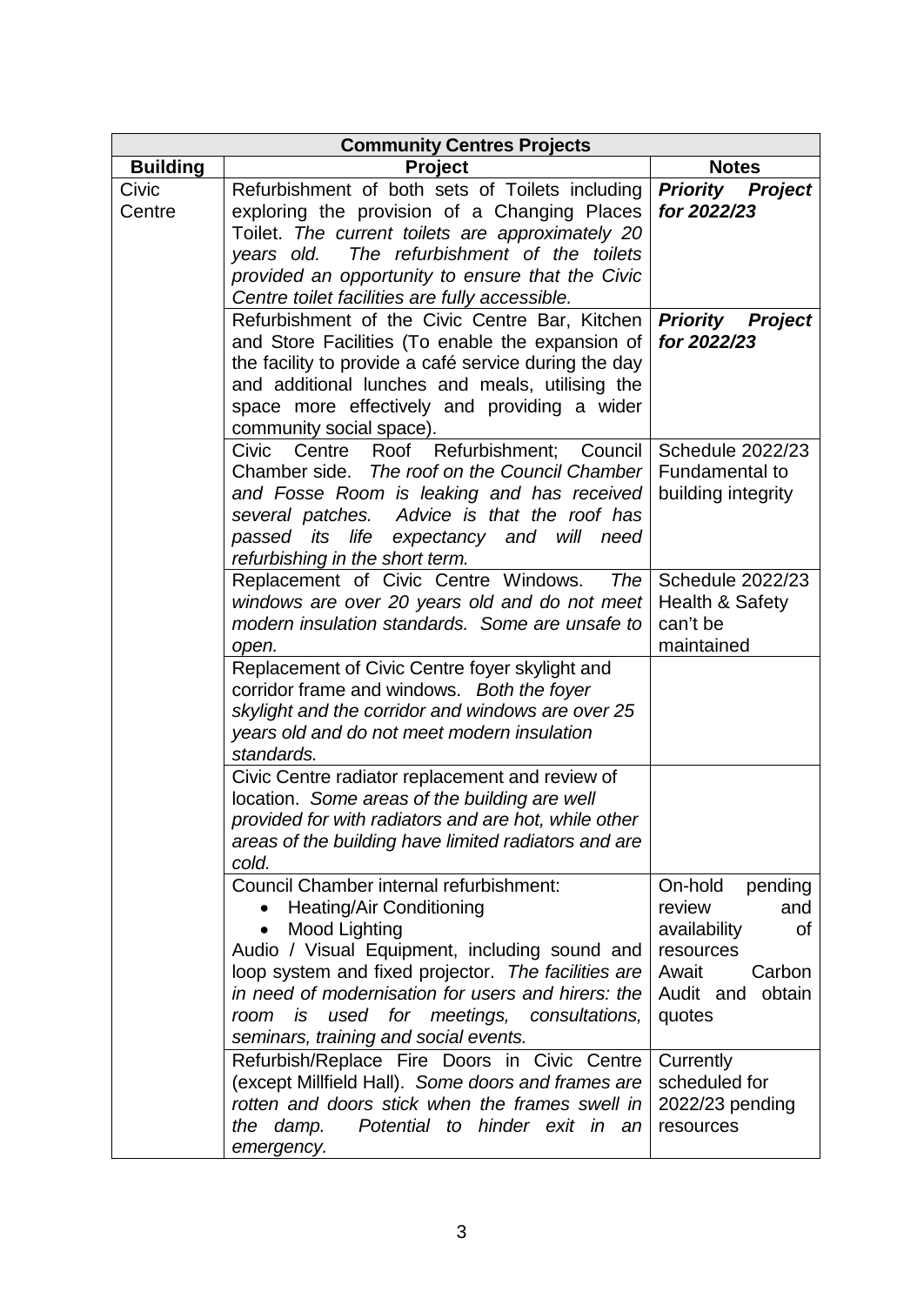| <b>Community Centres Projects (continued)</b> |                                                                                                                                                                                                                                                                                              |                                                           |
|-----------------------------------------------|----------------------------------------------------------------------------------------------------------------------------------------------------------------------------------------------------------------------------------------------------------------------------------------------|-----------------------------------------------------------|
| <b>Building</b>                               | <b>Project</b>                                                                                                                                                                                                                                                                               | <b>Notes</b>                                              |
| Civic<br>Centre<br>Continued                  | Fosse Room - Audio / Visual Equipment,<br>including sound and loop system and fixed<br>projector (The facilities are in need of<br>modernisation for users and hirers: the room is<br>used for meetings, consultations, seminars and<br>training).                                           | Postpone to<br>2023/24                                    |
|                                               | Installation of Sound systems in the Millfield Hall,<br>Council Chamber and Thorpe Astley Main Hall.<br>To make the facilities attractive for hire. Some<br>regular hirers have commented that provision of a<br>sound system means there is less need to move<br>equipment or need storage. |                                                           |
|                                               | Council Chamber & Thorpe Astley main hall Mood<br>Lights. To make the facilities attractive for function<br>Hirers of the Millfield Hall provide positive<br>hire.<br>feedback on the mood lighting.                                                                                         |                                                           |
| <b>Both</b><br>Centres                        | Installation of hearing loop systems in main rooms<br>at both Community Centres. Item already<br>included where refurbishment of specific rooms<br>has been identified.                                                                                                                      | To be scheduled.<br>Rolling<br>Programme from<br>2023/24. |

| <b>Library Projects</b>                                                            |              |  |  |
|------------------------------------------------------------------------------------|--------------|--|--|
| <b>Project</b>                                                                     | <b>Notes</b> |  |  |
| Installation of LED lighting at the Library. The Library building Schedule 2022/23 |              |  |  |
| has not been converted to LED lighting; conversion will reduce                     |              |  |  |
| energy use and costs.                                                              |              |  |  |